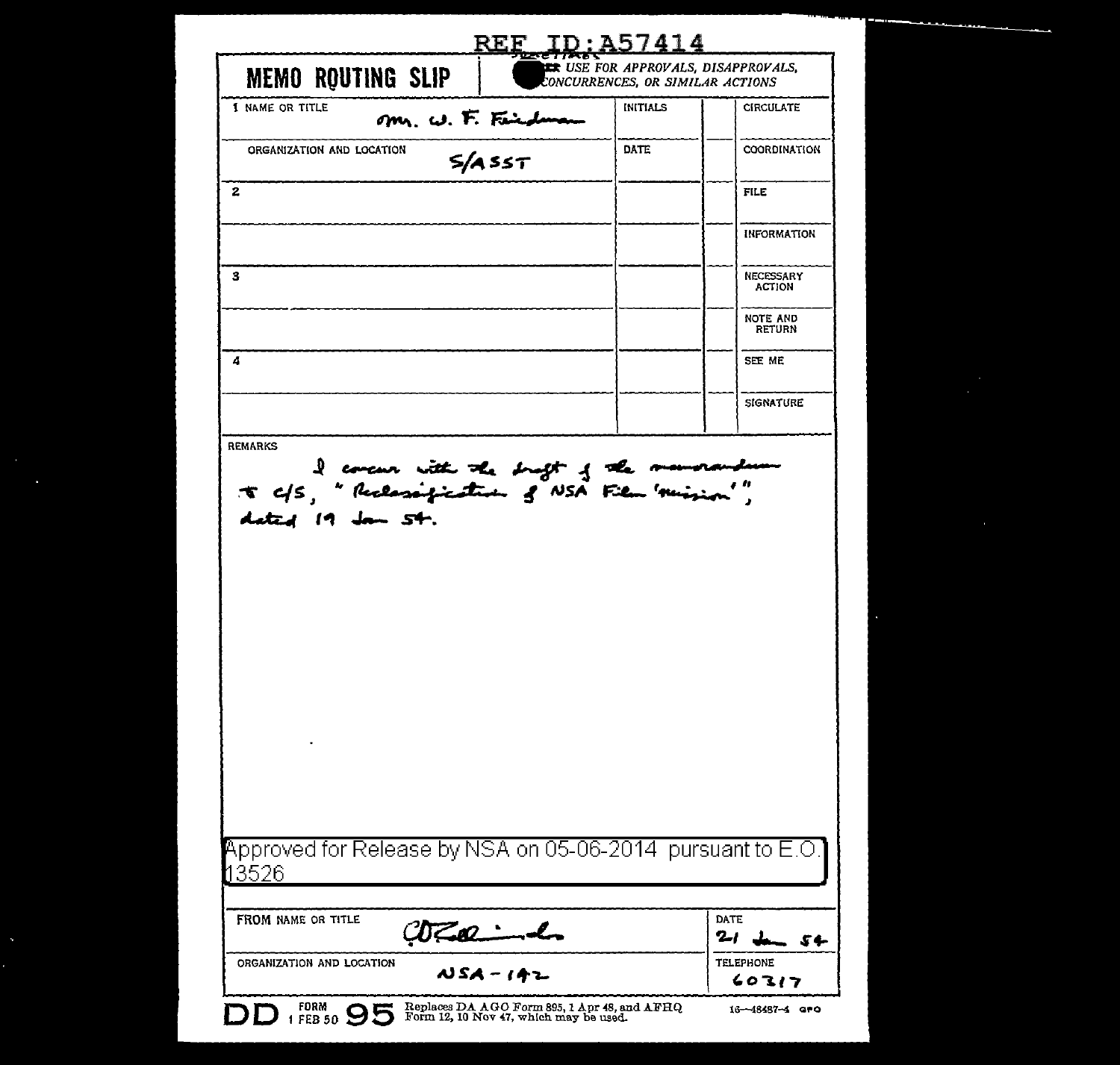Motor Park of the construction of the States of the States REF ID: A57414

Chief of Staff

26 January 1955

Special Assistant

Reclassification of MEA Film "MISSION."

1. The Classification Advisory Fansl mst on 16 January 1955 to review the motion picture film which was recently produced by the fraining Division and which is now under consideration for release to certain Service Schools.

2. Yhis film is now classified TOP BECRET and if this classification were maintalned this would obviously greatly restrict the usefulness of the film for Service Schools.

3. a. The Advisory Fanel considered the matter with the view toward ascertaining whether the film could be downgraded to ESCRET or even to CONFIDENTIAL. The Fanel regarded the latter classification antirely too low and it was eliminated from further consideration.

b. The Panel was divided in its spinion with respect to the advisability and permissibility (under current USCIB Directive Mo. 16, approved 29 December 1954) of downgrading the film to SMORET.

g. Moreover, there was some expression of opinion as to the destrability of showing the film, at least in its present state, to Service Schools because of doubts as to its suitability to the purpose in mind in showing it in the first place. The Panel felt that the film attempts to enuroy much more information within one hour than can possibly be conveyed, and that the quality of the production should be improved before releasing the film to any groups outside ESA.

%. The Panel discussed a suggestion that guidance and assistance. in respect to the question of proper classification of the film, might be sought from the Security Committee of USCIB. This suggestion met with unanizous exacurrence. Accordingly, it is recommended that the members of the Security Committee be invited to view the film and render its opinion as to the accuracy of its present classification or its possible molification so as to permit a lower classification.

3. This memorandum has met with the concurrence of all members of the Panel. In addition, one of the members added the suggestion "that this film should be 'guinea-pigged' to determine whether viewers having little or no kaowladke of WAA's functions and responsibilities are able to grasp its content.

ec: Col. Campbell Mr. Hilsbos, SEC Mr. Densmore. PROD Mr. Callinahos, TWA NITLIAM F. FRIEDMAN Chairman Classification Advisory Panel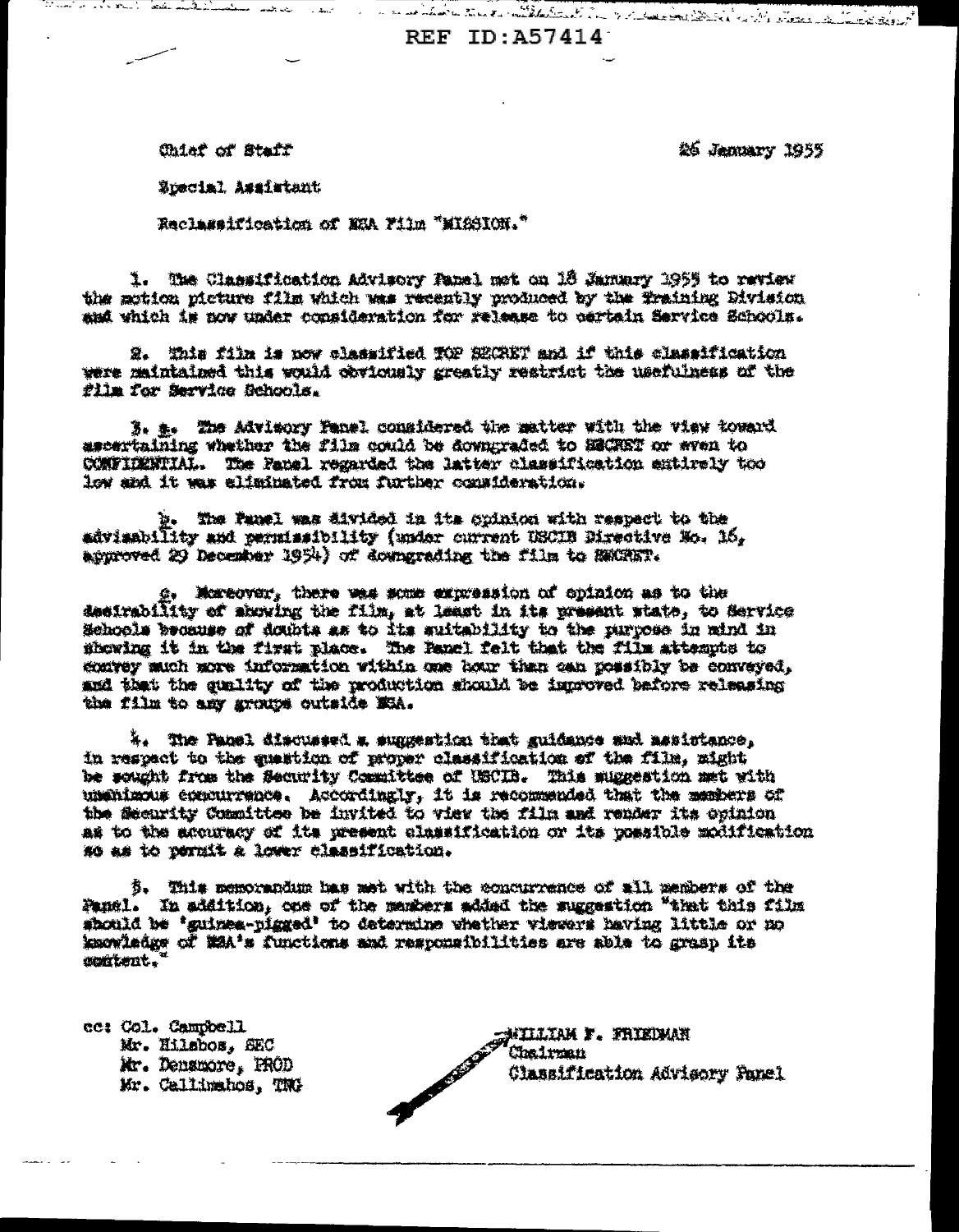Reclassification of NSA Film "Mission".

**REF ID: A57414** 

Members of NSA Classification Advisory Panel

Mr. Friedman **(Times 19 Jan 55)**<br>Chairman, Classification Advisory Panel

60493/can

Colonel Campbell, AG Mr. J.T. Nilsbee, SEC Mr. F.E. Densmore, PROD Mr. Callimahos, TNG

1. The attached "draft" memorandum is forwarded for your review.

2. Your comments and/or concurrence are requested.

WILLIAN F. FRIEDWAN Chairman Classification Advisory Panel

Incl:  $\mathbf{a}/\mathbf{x}$ 

 $\sim$   $\sim$   $\sim$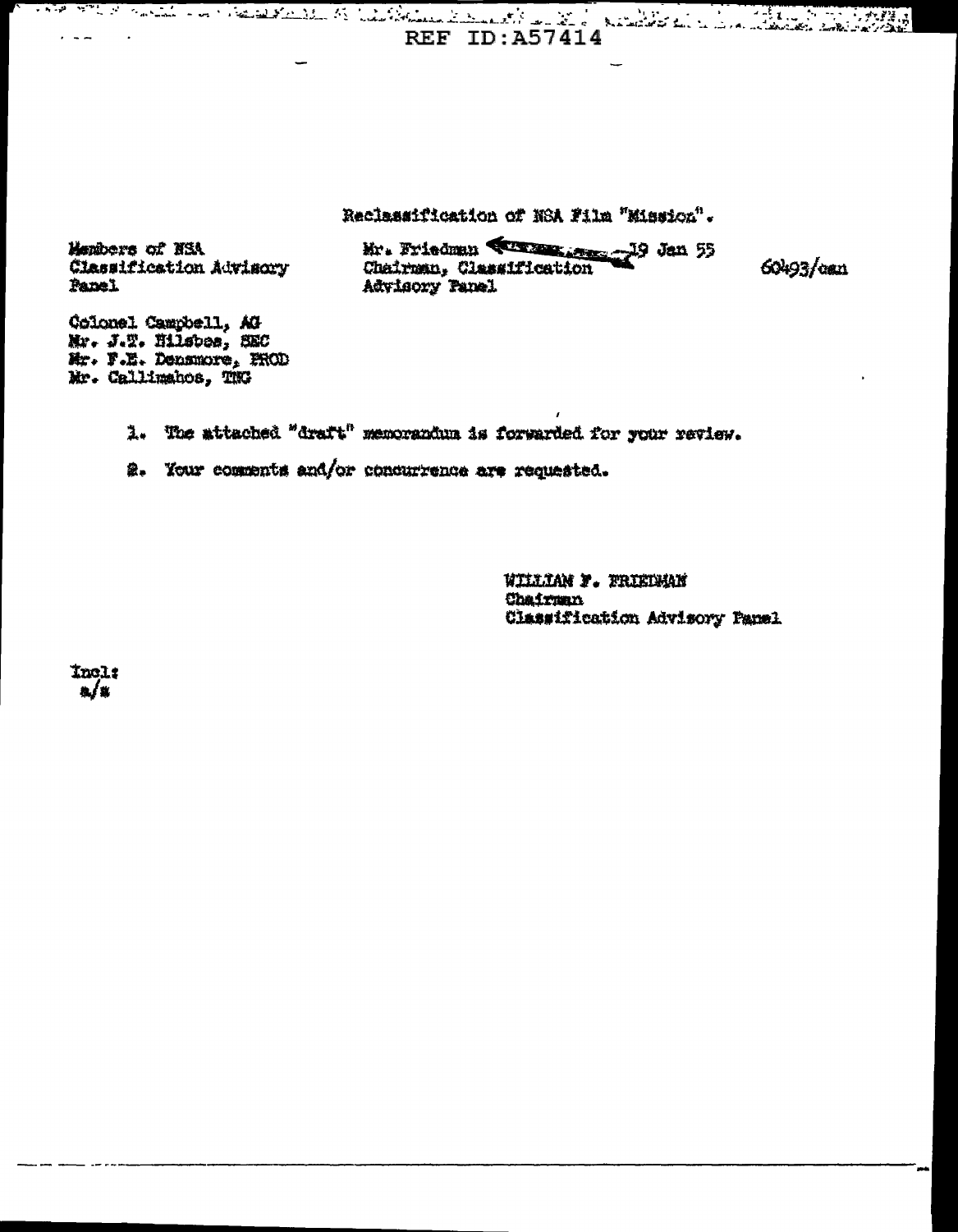# $REF$  ID: $A574$

19 January 1955

#### MEMORANDUM FOR CHIEF OF STAFF

Subject: Reclassification of NSA Film "MISSION".

1. The Classification Advisory Panel met on 18 January 1955 to review the motion picture film which was recently produced by the Training Division and which is now under consideration for release to certain Service Schools.

2. This film is *now* classified TOP SECRET and if this classification were maintained this would obviously greatly restrict the usefulness of the film for Service Schools.

3. a. The Advisory Panel considered the matter with the view toward ascertaining whether the film could be downgraded to SECRET or even to CONFIDENTIAL. The Panel regarded the latter classification entirely too low and it was eliminated from further consideration.

b. The Panel was divided in its opinion with respect to the advisability and permissibility (under current USCIB Directive No.  $16$ , approved 29 December 1954) of downgrading the film to SECRET.

. c. Moreover, there was some expression of opinion as to the desirability of showing the film, at least in its present state, to Service Schools because of doubts as to its suitability to the purpose in mind in showing it in the first place. The Panel felt that the film attempts to convey much more information within one hour than can possibly be conveyed, and that the quality of the production should be improved before releasing the film to any groups outside NSA.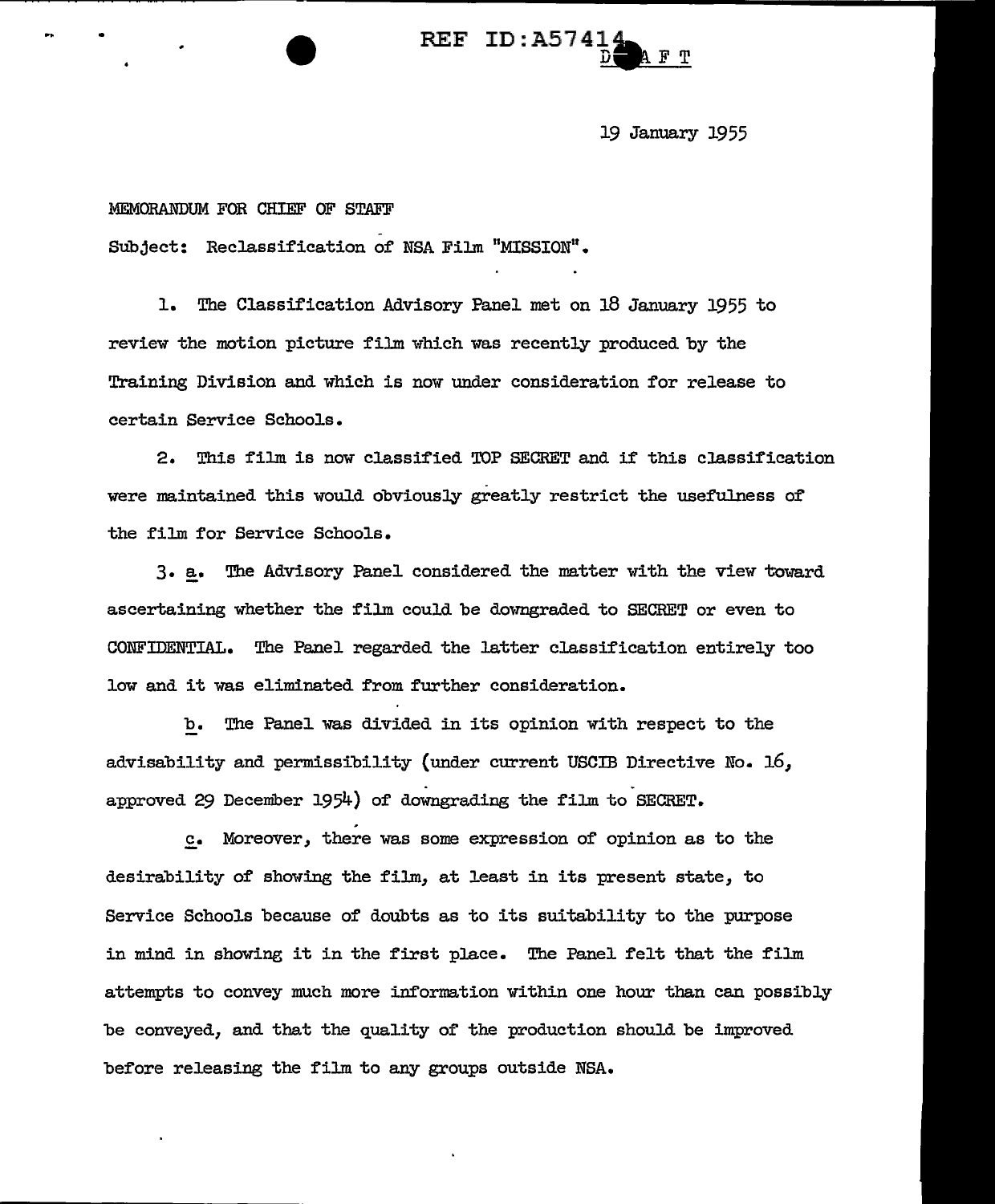4. The Panel discussed a suggestion that guidance and assistance, in respect to the question of proper classification of the film,  $m$ ight be sought from the Security Committee of USCIB. This suggestion met with unanimous concurrence. Accordingly, it is recommended that the members of the Security Committee be invited to view the film and render its opinion as to the accuracy of its present classification or its

REF ID:A57414-

possible modification so as to permit a lower classification.<br>5, This memorrously has met with the commence all manulers of the Panel. In addition, one of the  $\frac{1}{2}$ 

WILLIAM F. FRIEDMAN Chairman Classification Advisory Panel

members added the suggestion that this ... / order

... ... \_.,... ...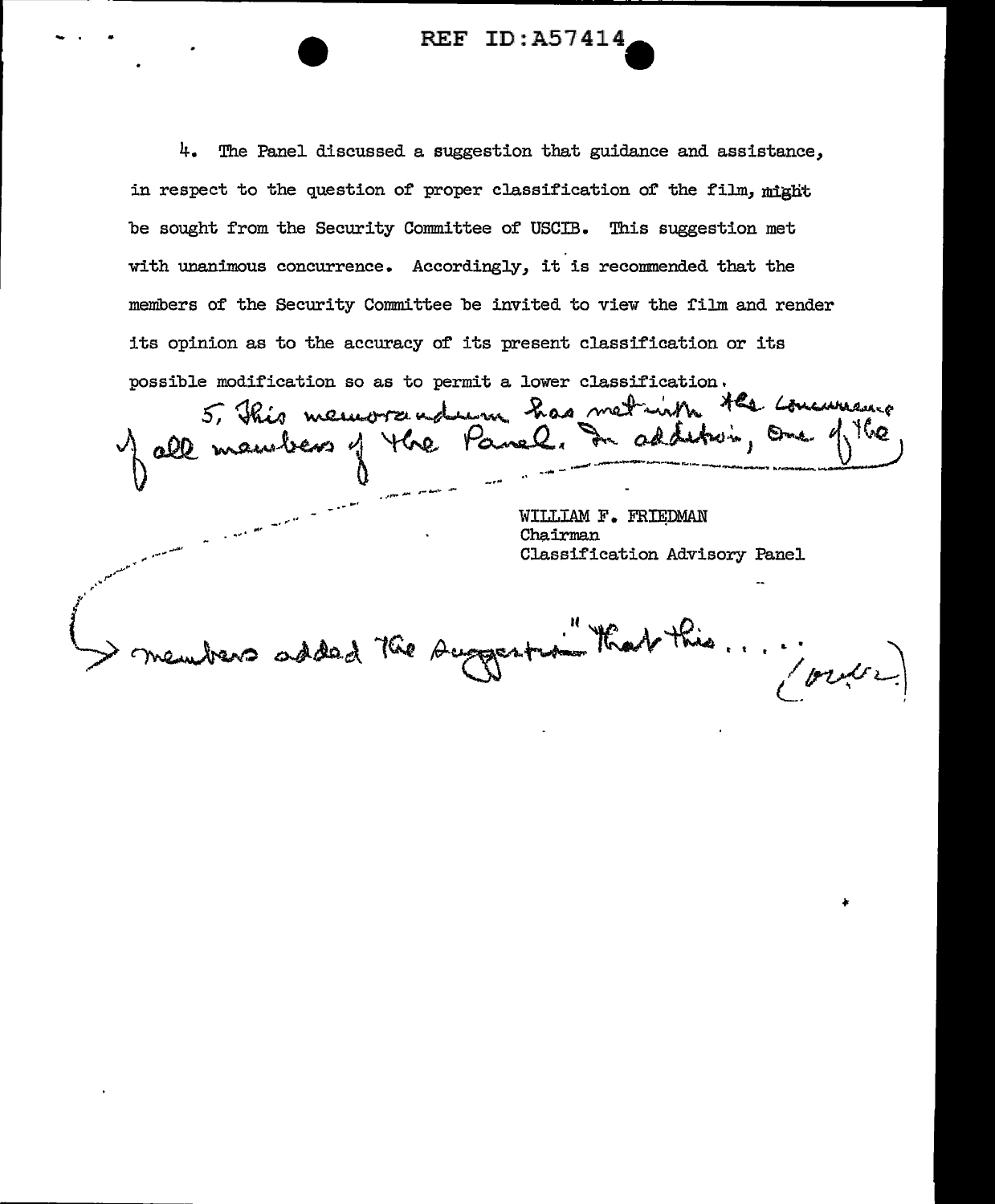| }F—ID+A<br><b>IFICATION</b> (If any)                             |                         |                                                                                                                                                                                                                                            |                      |
|------------------------------------------------------------------|-------------------------|--------------------------------------------------------------------------------------------------------------------------------------------------------------------------------------------------------------------------------------------|----------------------|
|                                                                  |                         |                                                                                                                                                                                                                                            |                      |
| <b>DISPOSITION FORM</b>                                          |                         |                                                                                                                                                                                                                                            |                      |
|                                                                  |                         |                                                                                                                                                                                                                                            |                      |
| FILE NO.                                                         | <b>SUBJECT</b>          | Reclassification of NSA Film "Mission"                                                                                                                                                                                                     |                      |
| TO<br>Mr. Friedman<br>Chairman, Classification<br>Advisory Panel | <b>FROM</b><br>NSA-0617 | <b>DATE</b><br>25 Jan 55<br>Ext $300$ /ob                                                                                                                                                                                                  | <b>COMMENT NO. 1</b> |
| functions and responsibilities are able to grasp its content.    |                         | Concur in proposed viewing of subject film by Security Committee of USCIB.<br>Also feel as discussed in Tuesday's meeting that this film should be "guinea-<br>pigged" to determine whether viewers having Iittle or no knowledge of NSA's |                      |
|                                                                  |                         | F. E. Dourmons<br>F. E. DENSMORE<br>Security Classification Officer                                                                                                                                                                        |                      |
|                                                                  |                         |                                                                                                                                                                                                                                            |                      |
|                                                                  |                         |                                                                                                                                                                                                                                            |                      |
|                                                                  |                         |                                                                                                                                                                                                                                            |                      |
|                                                                  |                         |                                                                                                                                                                                                                                            |                      |
|                                                                  |                         |                                                                                                                                                                                                                                            |                      |
|                                                                  |                         |                                                                                                                                                                                                                                            |                      |
|                                                                  |                         |                                                                                                                                                                                                                                            |                      |
|                                                                  |                         |                                                                                                                                                                                                                                            |                      |
|                                                                  |                         |                                                                                                                                                                                                                                            |                      |
|                                                                  |                         | 1                                                                                                                                                                                                                                          |                      |
|                                                                  |                         |                                                                                                                                                                                                                                            |                      |
|                                                                  |                         |                                                                                                                                                                                                                                            |                      |
|                                                                  |                         |                                                                                                                                                                                                                                            |                      |
|                                                                  |                         |                                                                                                                                                                                                                                            |                      |
|                                                                  |                         |                                                                                                                                                                                                                                            |                      |

<u>and the second second</u>

**DD** 1 FEB<sup>N</sup>SO **96** REPLACES NME FORM 96, 1 OCT 46, WHICH MAY BE USED.

 $\overline{\phantom{a}}$ 

 $\lambda$  ,  $\lambda$  ,  $\lambda$ 

 $\bullet$ 

 $\sim$ 

 $\boldsymbol{r}$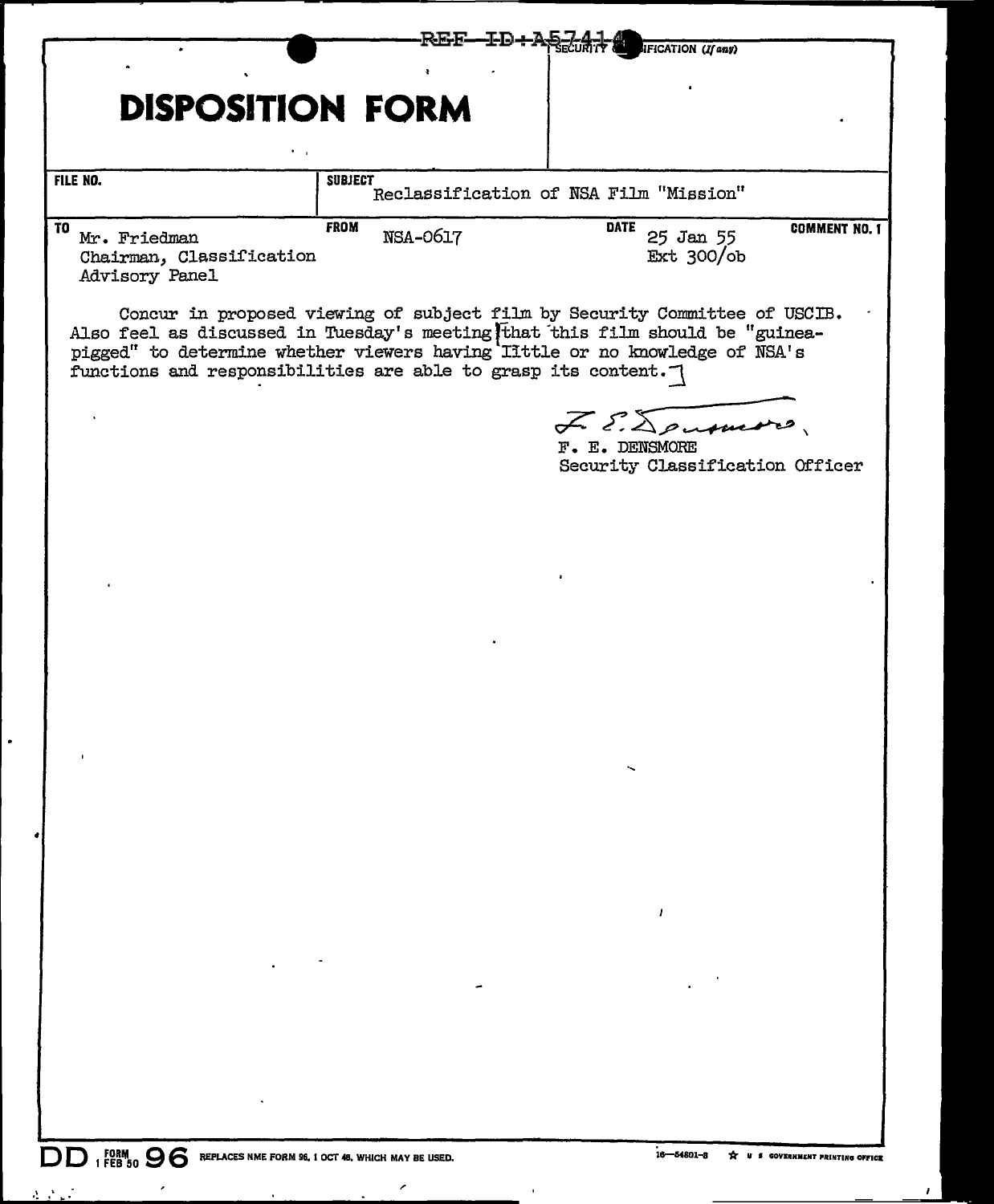|                                                                                                  |                                                                           | <b>REF ID: A57414</b>                                            |                                          |
|--------------------------------------------------------------------------------------------------|---------------------------------------------------------------------------|------------------------------------------------------------------|------------------------------------------|
|                                                                                                  |                                                                           | SECURITY CLASSIFICATION (If any)                                 |                                          |
|                                                                                                  |                                                                           |                                                                  |                                          |
| <b>DISPOSITION FORM</b>                                                                          |                                                                           |                                                                  |                                          |
|                                                                                                  |                                                                           |                                                                  |                                          |
| FILE NO.                                                                                         | <b>SUBJECT</b>                                                            |                                                                  |                                          |
|                                                                                                  |                                                                           | Reclassification of NSA Film "Mission".                          |                                          |
| TO<br>Members of NSA<br>Classification.Advisory<br>Panel                                         | <b>FROM</b><br>Mr. Friedman<br>Chairman, Classification<br>Advisory Panel | <b>OATE</b><br>19 Jan 55                                         | <b>COMMENT NO. 1</b><br>60493/can        |
| Colonel Campbell, Act<br>Mr. J.T. Hilsbos, SEC<br>Mr. F.E. Densmore, PROD<br>Mr. Callimahos, TNG | ٠.                                                                        |                                                                  |                                          |
|                                                                                                  |                                                                           | The attached "draft" memorandum is forwarded for your review.    |                                          |
| ı.                                                                                               |                                                                           |                                                                  |                                          |
| 2.                                                                                               | Your comments and/or concurrence are requested.                           |                                                                  |                                          |
|                                                                                                  |                                                                           | WILLIAM F. FRIEDMAN<br>Chairman<br>Classification Advisory Panel |                                          |
| Incl:<br>a/s                                                                                     | Chairman Class                                                            | $2/\gamma$ an 1953                                               |                                          |
| ٠                                                                                                |                                                                           |                                                                  |                                          |
|                                                                                                  | Concern<br>1968                                                           |                                                                  |                                          |
|                                                                                                  |                                                                           |                                                                  |                                          |
|                                                                                                  |                                                                           |                                                                  |                                          |
| $1$ FEB 50 $96$<br>DD                                                                            | REPLACES NME FORM 96, I OCT 48, WHICH MAY BE USED.                        | 16-54881-8                                                       | <b>T U. S GOVERNMENT PRINTING OFFICE</b> |

 $\bar{\boldsymbol{\theta}}$ 

┃、

 $\mathcal{F}_{\mathcal{F}}$ 

 $\ddot{\phantom{1}}$ 

 $\mathbf{v}$  $\ddot{\cdot}$ 

 $\epsilon$ 

 $\bullet$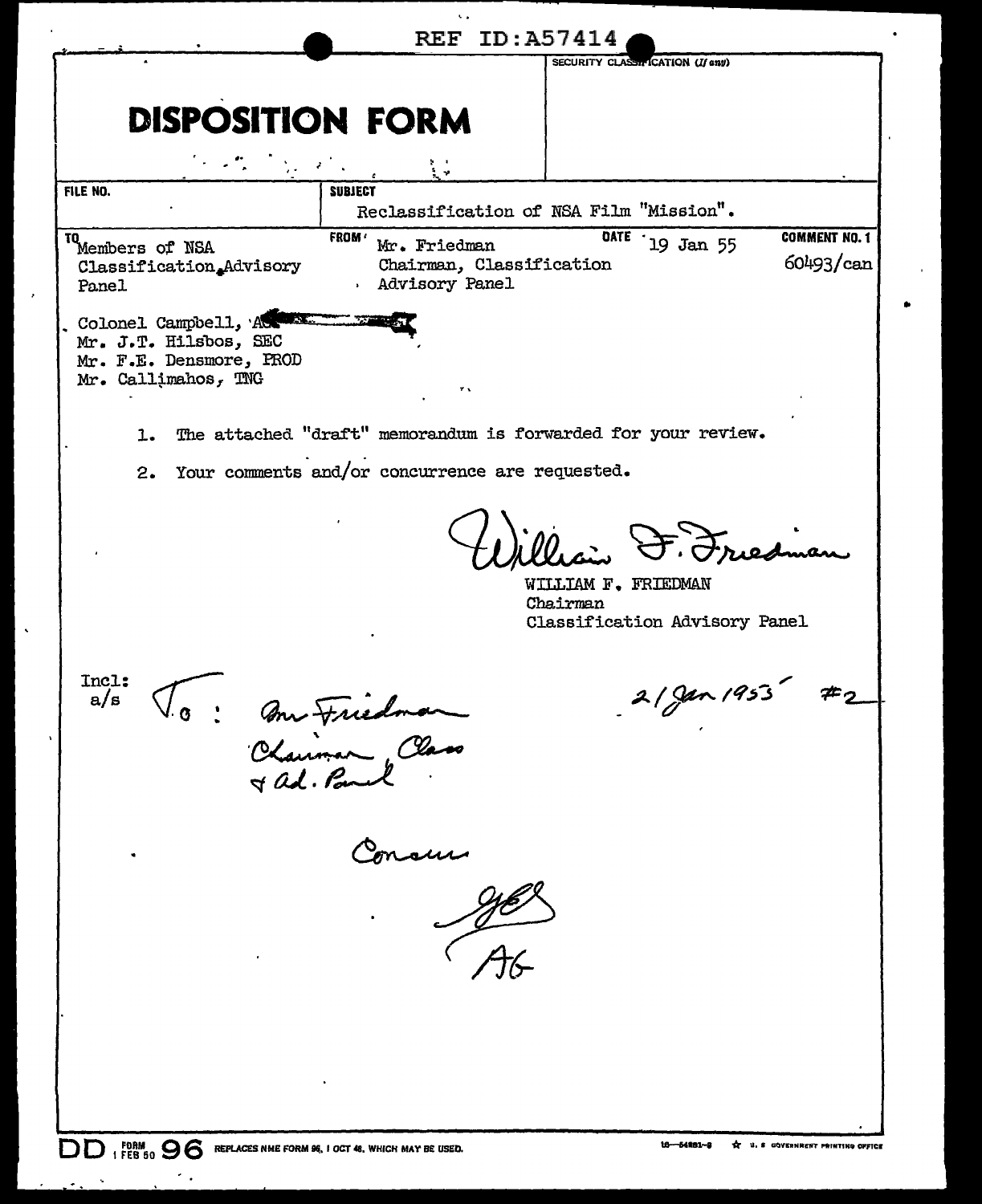# **REF ID: A57414**

# $2 X.A.A.$

19 January 1955

# MEMORANDUM FOR CHIEF OF STAFF

Subject: Reclassification of NSA Film "MISSION".

1. The Classification Advisory Panel met on 18 January 1955 to review the motion picture film which was recently produced by the Training Division and which is now under consideration for release to cartain Service Schools.

2. This film is now classified TOP SECRET and if this classification were maintained this would obviously greatly restrict the usefulness of the film for Service Schools.

3. a. The Advisory Panel considered the matter with the view toward ascertaining whether the film could be downgraded to SECRET or even to CONFIDENTIAL. The Panel regarded the latter classification entirely too low and it was eliminated from further consideration.

b. The Panel was divided in its opinion with respect to the adviaability and permissibility (under current USCIB Directive No. 16. approved 29 December 1954) of downgrading the film to SECRET.

g. Moreover, there was some expression of opinion as to the desirability of showing the film, at least in its present state, to Service Schools because of doubts as to its suitability to the purpose in mind in showing it in the first place. The Panel felt that the film attempts to convey much more information within one hour than can possibly be conveyed, and that the quality of the production should be improved before releasing the film to any groups outside NBA.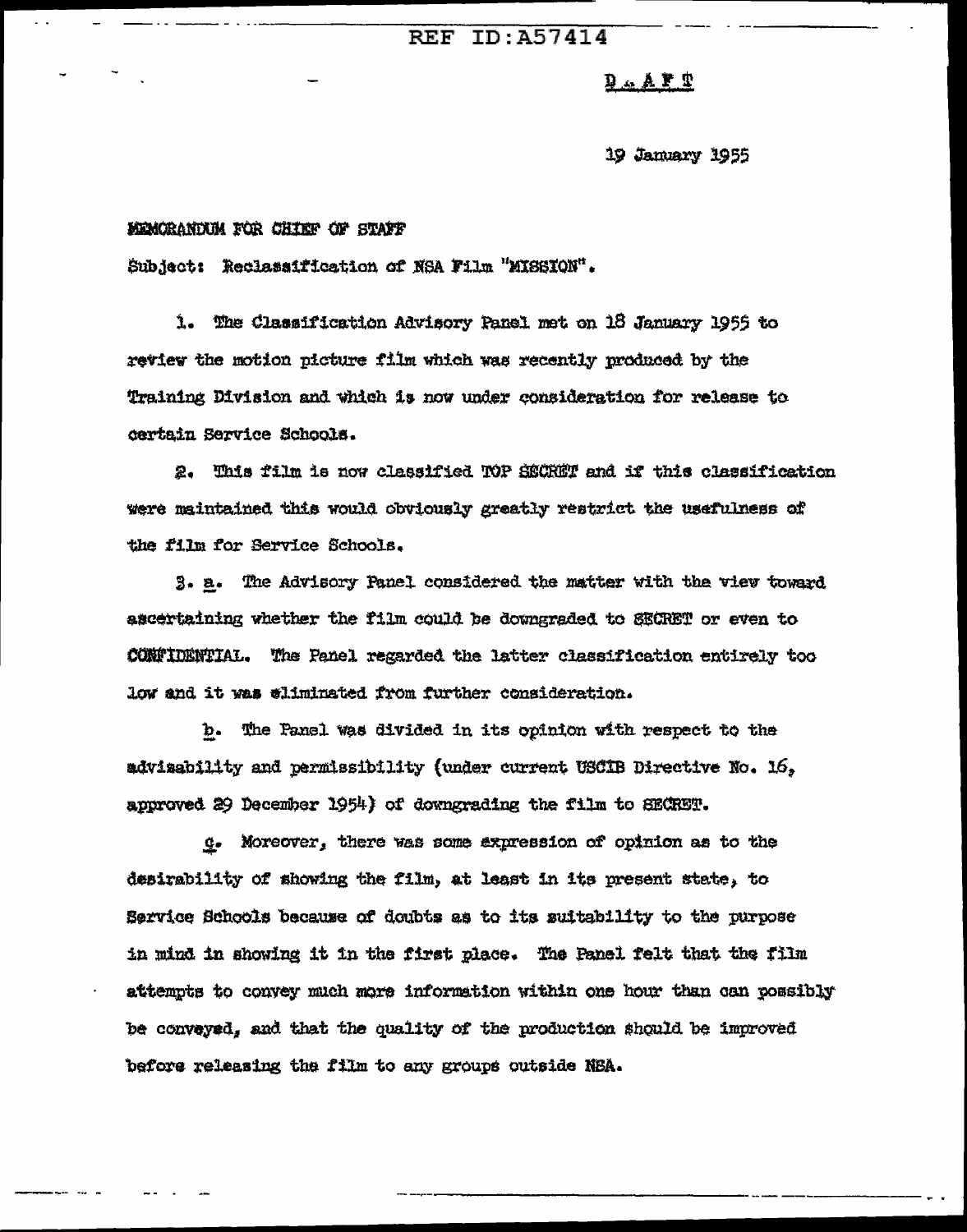4. The Panel discussed a guggestion that guidance and assistance, in respect to the question of proper classification of the film, might be sought from the Security Committee of USCIB. This suggestion met with unanimous concurrence. Accordingly, it is recommended that the members of the Security Committee be invited to view the film and render its opinion as to the accuracy of its present classification or its possible modification so as to permit a lower classification

> WILLIAM F. FRIEDMAN Chairman Classification Advisory Fanel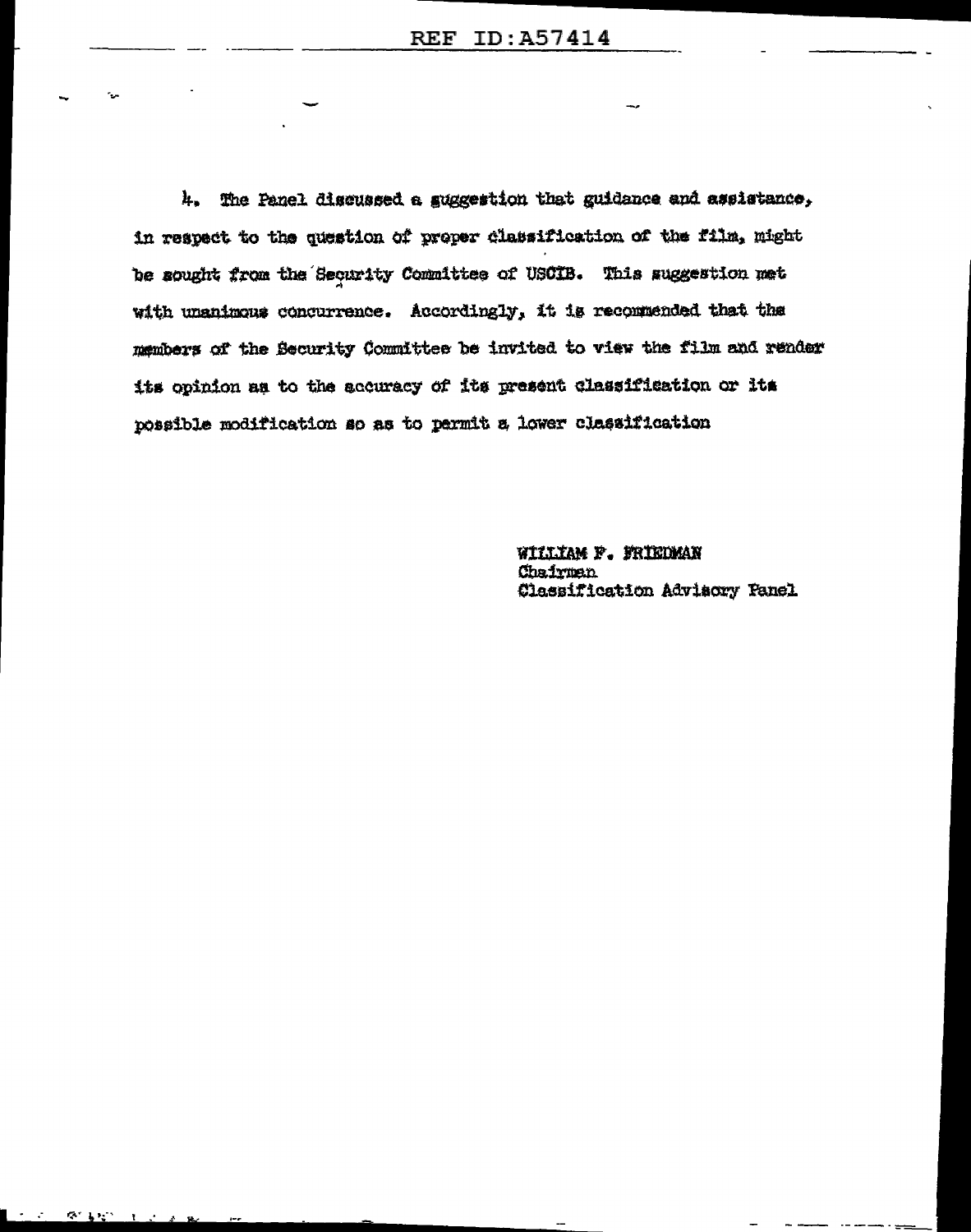|                                                                      | REE.                                                   | ID-A-                                   | <b>IFICATION (If any)</b> | $\lambda$                        |
|----------------------------------------------------------------------|--------------------------------------------------------|-----------------------------------------|---------------------------|----------------------------------|
|                                                                      | <b>DISPOSITION FORM</b>                                |                                         |                           |                                  |
| FILE NO.                                                             | <b>SUBJECT</b>                                         | Reclassification of NSA Film "Mission"  |                           |                                  |
| TO<br>Mr. Friedman<br>Chairman, Classification<br>Advisory Panel     | <b>FROM</b><br>J. T. Hilsbos, SEC                      | <b>DATE</b>                             | 21 Jan 55                 | <b>COMMENT NO. 1</b>             |
|                                                                      | Reference: Your D/F dated 19 January 55, same subject. |                                         |                           |                                  |
| Concur.                                                              |                                                        |                                         |                           |                                  |
|                                                                      |                                                        | JOHN T. HILSBOS<br>Assistant Chief, SEC | har T. Hilsbox            |                                  |
|                                                                      |                                                        |                                         |                           |                                  |
|                                                                      |                                                        |                                         |                           |                                  |
|                                                                      |                                                        |                                         |                           |                                  |
|                                                                      |                                                        |                                         |                           |                                  |
|                                                                      |                                                        |                                         |                           |                                  |
|                                                                      |                                                        |                                         |                           |                                  |
|                                                                      |                                                        |                                         |                           |                                  |
|                                                                      |                                                        |                                         |                           |                                  |
|                                                                      |                                                        |                                         |                           |                                  |
|                                                                      |                                                        |                                         |                           |                                  |
|                                                                      |                                                        |                                         |                           |                                  |
|                                                                      |                                                        |                                         |                           |                                  |
|                                                                      |                                                        |                                         |                           |                                  |
|                                                                      |                                                        |                                         |                           |                                  |
| DD 1 FORM 96 SO S REPLACES NME FORM 96, 1 OCT 48, WHICH MAY BE USED. |                                                        |                                         | 16-64801-8<br>÷           | U. S. GOVERNMENT PRINTING OFFICE |

 $\epsilon_{\rm{max}}$ 

 $\overline{\textbf{S}}$ 

÷.

 $\bullet$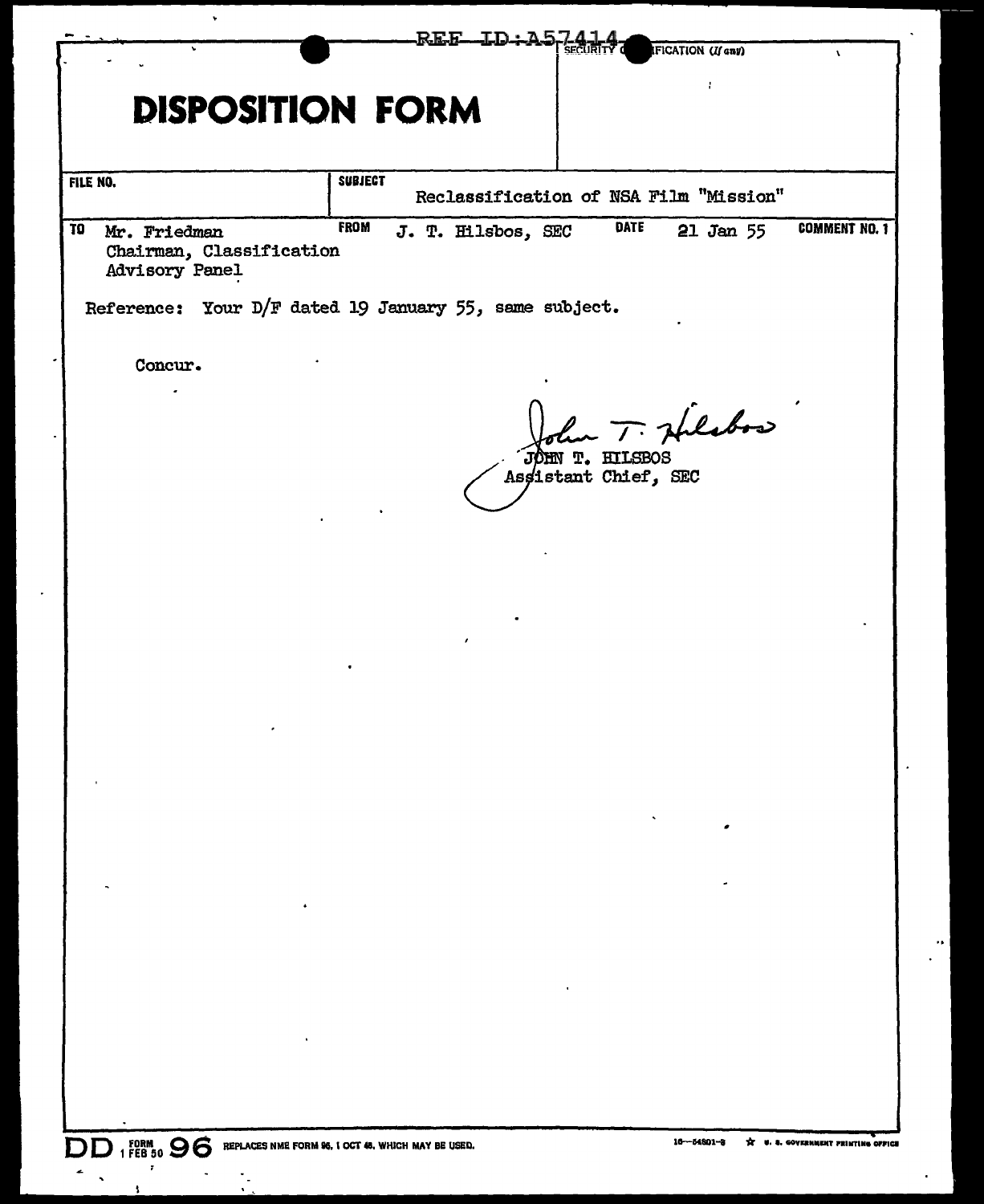**REF ID: A57414** 

Reclassification of NBA Film "Mission".

 $\mathbf{c}$ 

Members of NSA Classification Advisory Panel

Mr. Friedman Chairman, Classification Advisory Panel

19 Jan 55

60493/can

Colonel Campbell, AG Mr. J.T. Hilsbos, SEC Mr. F.E. Densmore, PROD in enforce Mr. Callimahos, TNG

> The attached "draft" memorandum is forwarded for your review.  $\mathbf{L}$

2. Your comments and/or concurrence are requested.

William reducon

WILLIAM F. FRIEDMAN Chairman **Classification Advisory Panel** 

Incl:  $a/s$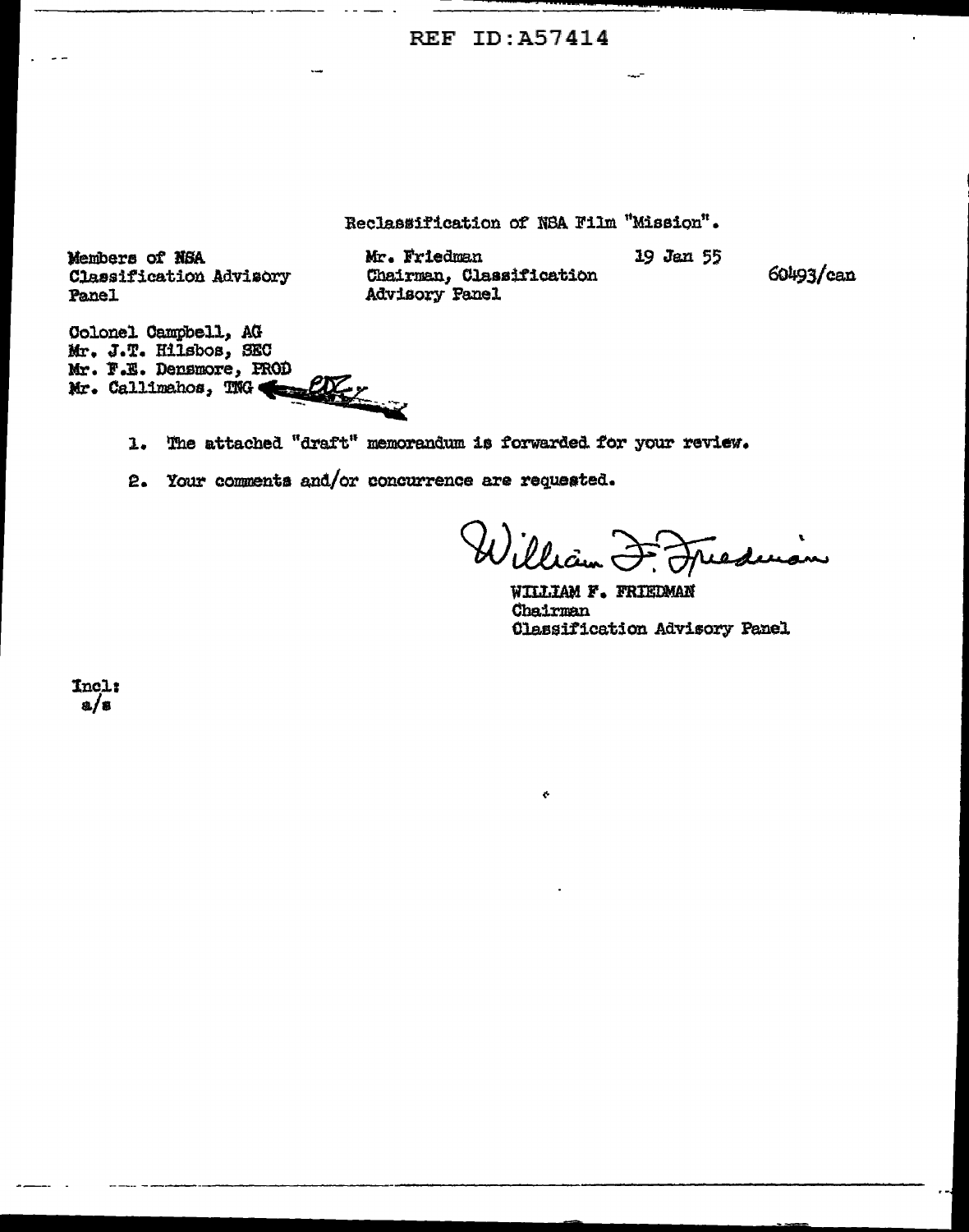TD: A57414 **REF** 

# $277$

19 January 1955

### MEMORANDUM FOR CHIEF OF STAFF

Subject: Reclassification of NSA Film "MISSION".

1. The Classification Advisory Panel met on 18 January 1956 to review the motion picture film which was recently produced by the Training Division and which is now under consideration for release to dertain Service Schools.

2. This film is now classified TOP SECRET and if this classification were maintained this would obviously greatly reatrict the usefulness of the film for Service Schools.

3. a. The Advisory Panel considered the matter with the view toward ascertaining whether the film could be downgraded to SECRET or even to CONFIDENTIAL. The Fanel regarded the latter classification entirely too low and it was eliminated from further consideration.

b. The Panel was divided in its opinion with respect to the advisability and permissibility (under current USCIB Directive No. 16, approved 29 December 1954) of downgrading the film to SECRET.

g. Moreover, there was some expression of opinion as to the desirability of showing the film, at least in its present state, to Service Schools because of doubts as to its suitability to the purpose in mind in showing it in the first place. The Panel felt that the film attempts to convey much more information within one hour than can possibly be conveyed, and that the quality of the production should be improved before releasing the film to any groups outside NSA.